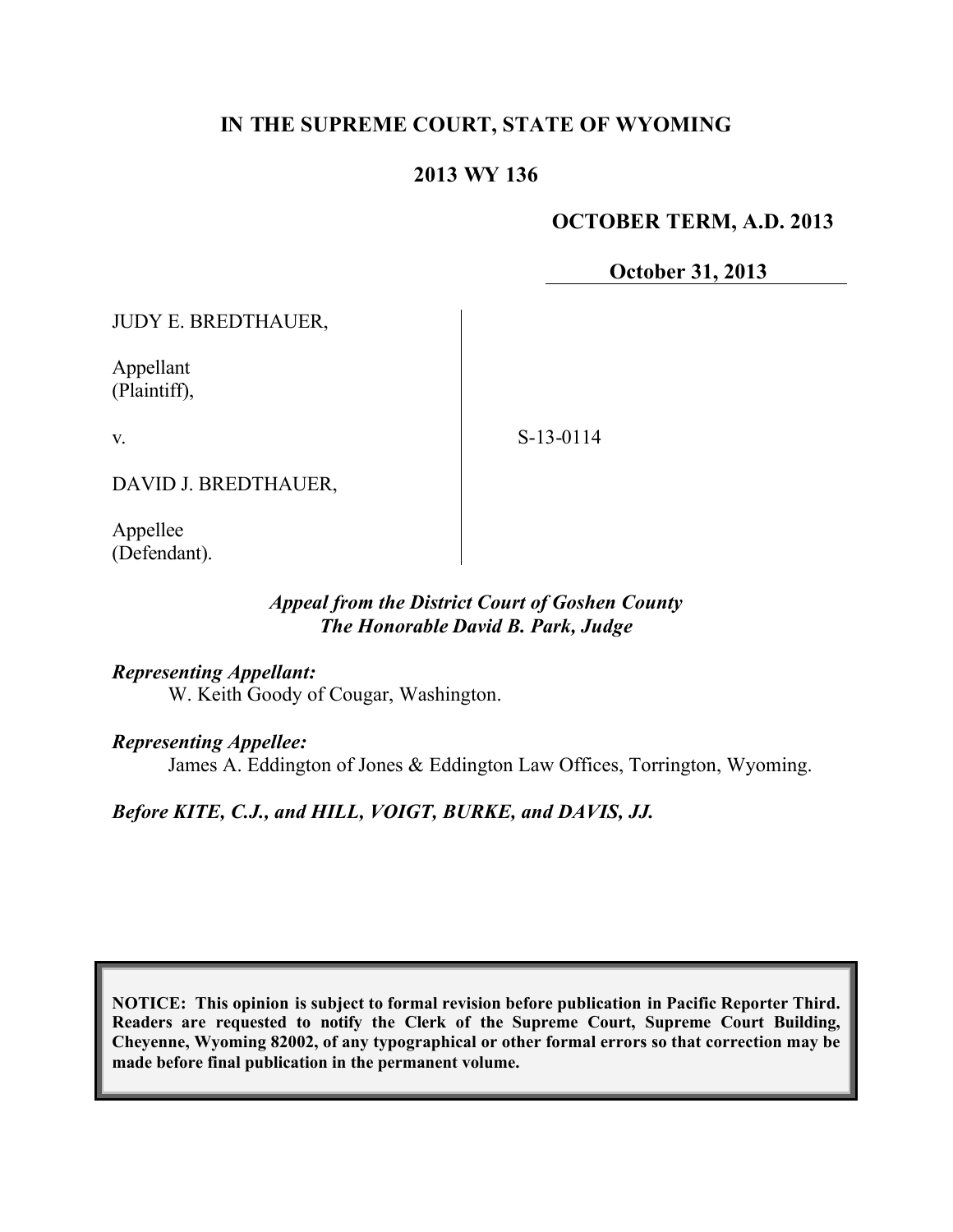### **VOIGT**, **Justice**.

 $\overline{a}$ 

[¶1] The appellant and her husband sought a divorce and the matter proceeded to trial. Neither party timely requested the official court reporter to report and transcribe the proceeding pursuant to Rule 904 of the Uniform Rules for District Courts. Consequently, the official court reporter was unavailable for trial. Although the parties arranged for alternative court reporters to attend, the district court would not permit any resulting transcript to be considered an official transcript. The trial was held without a court reporter present, a divorce decree later issued, and this appeal followed. The appellant challenges the divorce decree and order denying her motion for a new trial, arguing that the district court erred by refusing to allow the trial proceedings to be transcribed by an unofficial court reporter. We find the district court abused its discretion in refusing to allow the appellant to use a substitute reporter to transcribe the proceedings and prepare an official transcript, but affirm because the appellant was not prejudiced by the ruling.

### **ISSUE**

[¶2] Did the district court abuse its discretion by not permitting an unofficial court reporter to prepare an official transcript after the appellant did not timely notify the official court reporter of the proceeding as required under Rule 904 of the Uniform Rules for District Courts?

# **FACTS**

[¶3] Appellant filed a complaint for divorce and a one-day trial was held. However, the parties neglected timely to request the presence of the official court reporter as prescribed by Rule 904 of the Uniform Rules for District Courts. Approximately two days before trial, the parties realized this oversight and contacted the official court reporter, who by this time was unavailable to attend the trial. The parties then sought out another district court judge's court reporter as well as an independent court reporter, both of whom were available to report and transcribe the trial.

[¶4] On the day of trial, a brief pre-trial conference was held, during which the district court informed the parties that its official court reporter was unavailable. The district court told the parties that, although it would not prohibit an unofficial court reporter from reporting the trial, if an unofficial reporter "transcribed the proceedings, any resulting transcript would not be the official court transcript and could not be used for official purposes, such as an appeal."<sup>1</sup> The court reasoned that counsel could not "in effect, make an end-run around the notice requirements of U.R.D.C. 904 by hiring an outside reporter." The parties proceeded to trial without a court reporter present.

<sup>&</sup>lt;sup>1</sup> According to the appellant's trial counsel, the district court told the parties that they "would not be permitted to have either of the court reporters report the trial."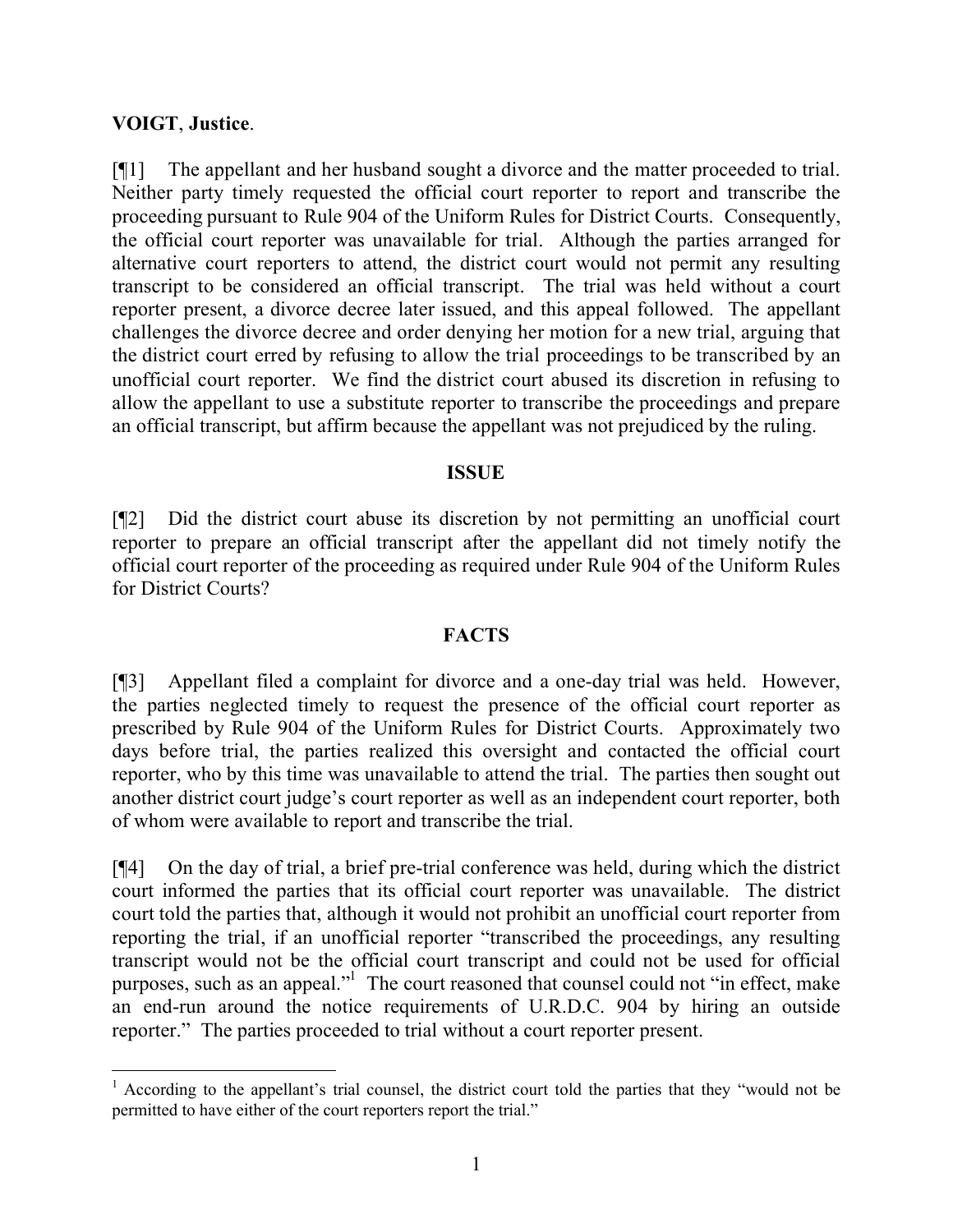[¶5] Several months later, the district court entered a decree of divorce based upon stipulated facts and exhibits. Pursuant to W.R.C.P. 59(a), the appellant then filed a motion for new trial based on the issue concerning the court reporter.<sup>2</sup> The district court denied the motion, concluding:

- 6. The lack of an official transcript of the trial does not affect the parties' ability to file an appeal in this matter for the following reasons:
	- a) the parties stipulated to all pertinent facts, including places and dates where the parties have resided, either together or apart, the dates and purchase[] prices of all real property acquired by the parties, and values of all personal property acquired by the parties;
	- b) the parties also stipulated to all exhibits that were introduced into evidence;
	- c) the disagreement between the parties was as to the conclusions to be drawn from the facts;
	- d) the Court set out the basis for its decision in detail in the Decision Letters dated August 21, 2012 and December 17, 2012;
	- e) therefore the record of this matter, although not reported, is very complete and presents an adequate basis for review; and finally
	- f) the parties could prepare a statement of evidence pursuant to Rule 3.03 of the Rules of Appellate Procedure.

The appellant now appeals, challenging the decree of divorce and denial of her motion for new trial. $3$ 

  $2^2$  The appellant also filed a motion for change of judge, which was denied.

 $3$  The appellee raises additional arguments in his response brief, including whether (1) the appellant waived a claim of error by failing to avail herself of the relief afforded in W.R.A.P. 3.03; and (2) the appeal lacks reasonable cause, thus attorney fees should be awarded. Because we find the district court abused its discretion, we need not address the appellee's ancillary arguments. *See Hall v. Perry*, 2009 WY 83, ¶ 3 n.1, 211 P.3d 489, 490 n.1 (Wyo. 2009).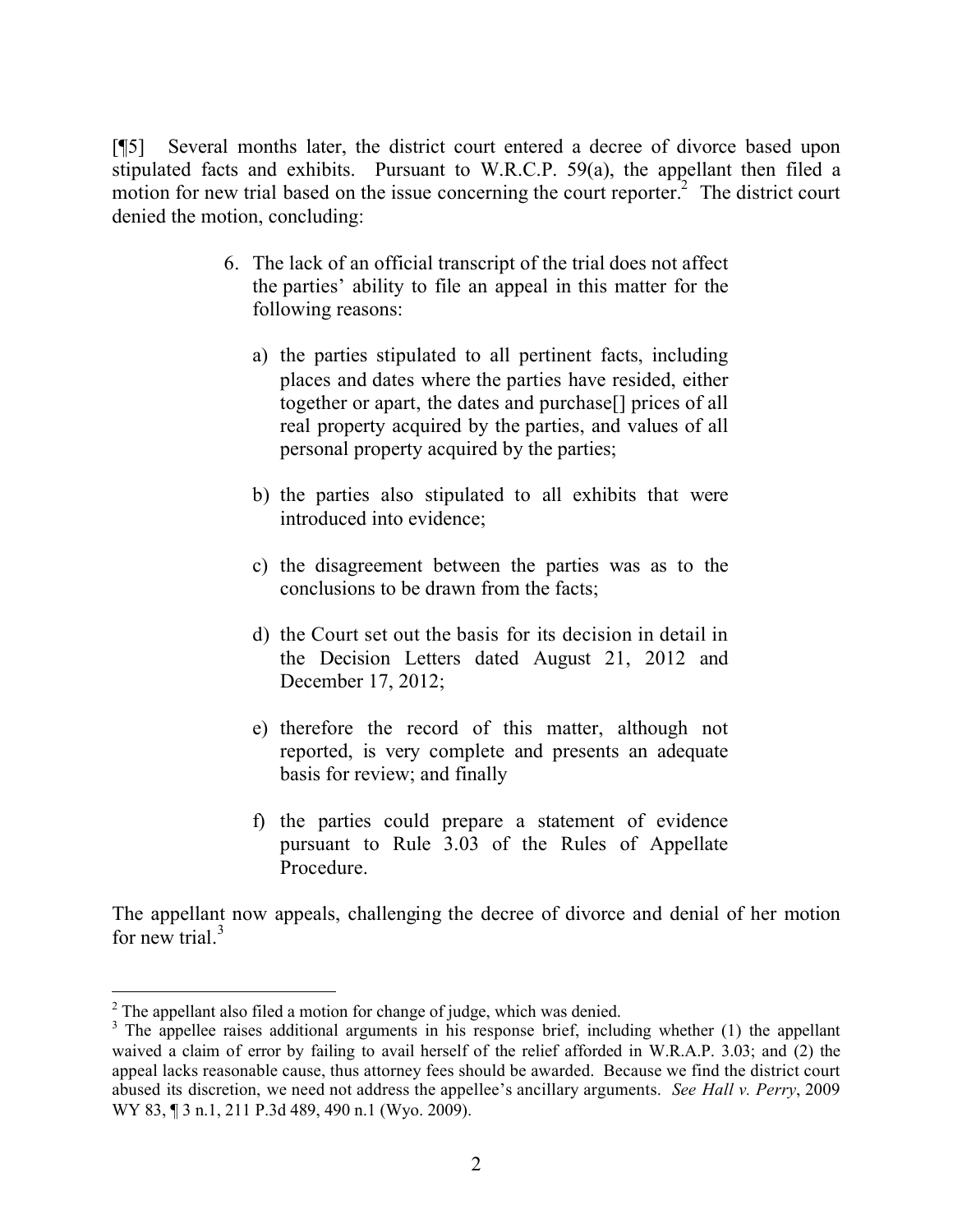#### **STANDARD OF REVIEW**

[¶6] The district court's decision to grant a new trial is discretionary. *Lake v. D & L Langley Trucking, Inc*., 2010 WY 75, ¶ 9, 233 P.3d 589, 592 (Wyo. 2010). Similarly, we review the district court's decision to waive the notice requirement set forth in Rule 904 of the Uniform Rules for District Courts for an abuse of discretion. *Jones v. Artery*, 2012 WY 63, ¶ 8, 275 P.3d 1244, 1247 (Wyo. 2012). A district court abuses its discretion when, under the circumstances, it acts in a manner that exceeds the bounds of reason. *Bourke v. Grey Wolf Drilling Co., LP*, 2013 WY 93, ¶ 14, 305 P.3d 1164, 1167 (Wyo. 2013). Even if a district court abused its discretion, however, we must also determine whether the error was prejudicial. *Glenn v. Union Pac. R.R. Co*., 2011 WY 126, ¶ 12, 262 P.3d 177, 182 (Wyo. 2011).

#### **DISCUSSION**

[¶7] When parties wish to have a particular matter before the district court reported and transcribed by the official court reporter, the procedures set forth in Rule 904 of the Uniform Rules for District Courts control.<sup>4</sup> That rule requires "[a]ny party requesting the reporting of a particular matter by the official court reporter shall provide notice to the official court reporter at least three working days before the matter is set for hearing." U.R.D.C. 904. However the "three-day notice requirements can be waived by the court." *Id.* And when an

> official court reporter [is] unable to attend to his [or her] official duties from any cause at any time, the judge of the district court in each judicial district in this state, when the trial of cases required to be reported necessitates it, is authorized and empowered to obtain a suitable and competent person as substitute for such official court reporter, during such disability.

Wyo. Stat. Ann. § 5-3-412 (LexisNexis 2013).

 $\overline{a}$ 

[¶8] While we have made clear that "[p]ursuant to Rule 904 . . . a party . . . must give notice to the official court reporter three days in advance of the hearing," *Welch v. Welch*,

 $4$  An official court reporter is defined under Wyo. Stat. Ann. § 5-3-401 (LexisNexis 2013):

The office of official court reporter for each judge of each judicial district in the state of Wyoming is hereby created and each judge of each judicial district in the state of Wyoming is hereby required and empowered to appoint one (1) court reporter for his district, whose term of office shall be during the pleasure of the judge making such appointment and until their successor is appointed and qualified.